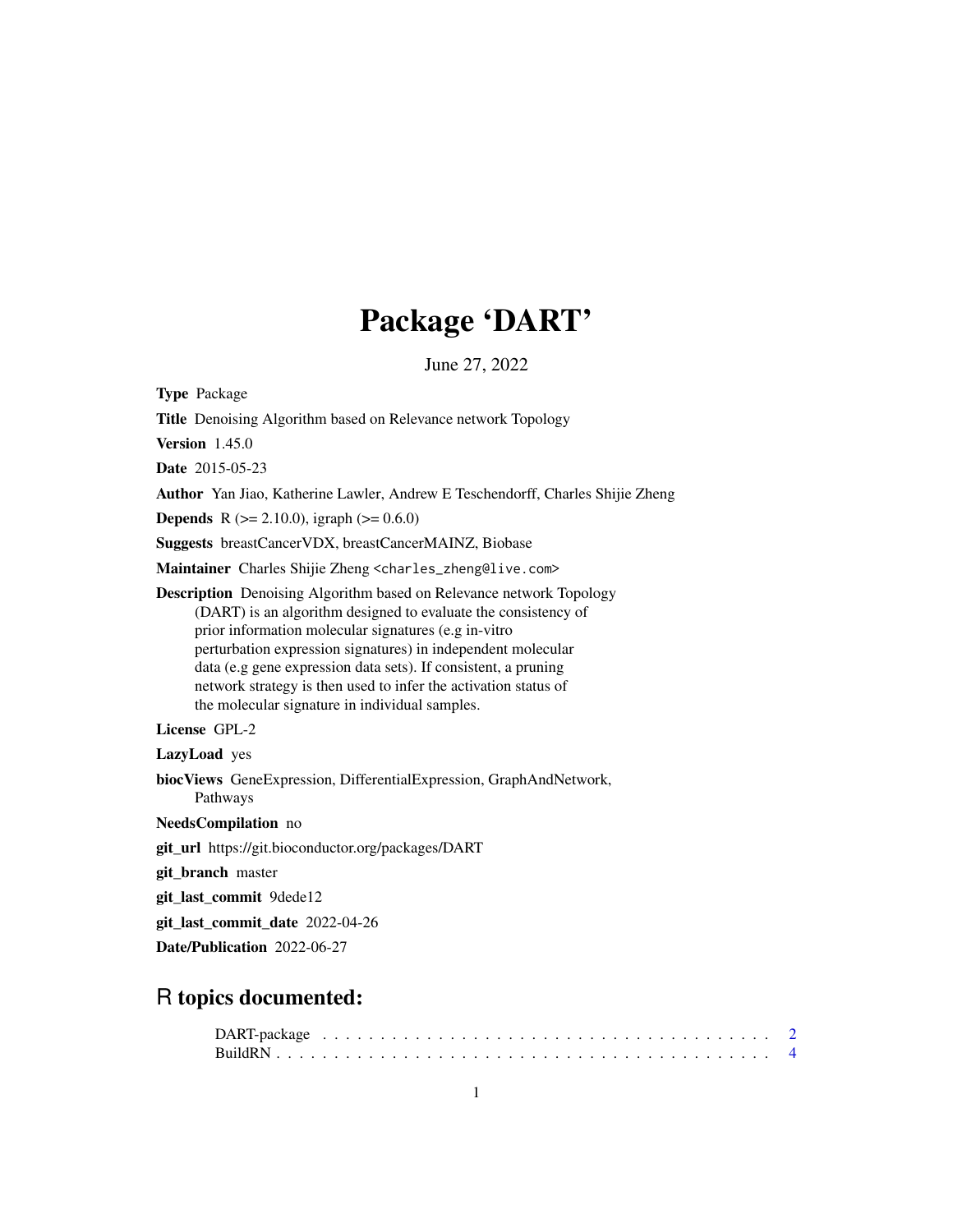<span id="page-1-0"></span>

DART-package *Denoising Algorithm based on Relevance network Topology*

#### **Description**

Denoising Algorithm based on Relevance network Topology (DART) is an unsupervised algorithm which evaluates the consistency of model pathway/molecular signatures in independent molecular samples before estimating the activation status of the signature in these independent samples. DART was devised for application to cancer genomics problems. For instance, one may wish to infer the activation status of an in-vitro derived oncogenic perturbation gene expression signature in a primary tumour for which genome-wide expression data is available. Before estimating pathway activity in the tumour, DART will evaluate if the "model" in-vitro signature pattern of up and down regulation is consistent with the expression variation seen across an expression panel of primary tumours. If the consistency score is statistically significant, this justfies using the perturbation signature to infer the activation status of the oncogenic pathway in the independent tumour samples. However, in this case, DART will also prune/denoise the perturbation signature using a relevance network topology strategy. This denoising step implemented in DART has been shown to improve estimates of pathway activity in clinical tumour specimens. Other examples of model pathway signatures could be a pathway model of signal transduction, a curated list of genes predicted to be up or down regulated in response to pathway activation/inhibition, or predicted upregulated targets of a transcription factor from say ChIP-Chip/Seq experiments. Three internal functions implement the steps in DART and are provided as explicit functions to allow user flexibility.

DoDARTCLQ infers perturbation/pathway activity over a smaller and more compact subnetwork compared to DoDART. Specifically, whereas DoDART uses the whole pruned correlation network, DoDARTCLQ infers all maximal cliques within the pruned correlation network and then estimates activity using only genes in the subnetwork obtained by the union of these maximal cliques.

DoDART and DoDARTCLQ are the main user functions which will automatically and sequentially run through the following internal functions:

(1) BuildRN: This function builds a relevance correlation network of the model pathway signature genes in the data set in which the pathway activity estimate is desired. Note that this step is totally unsupervised and does not use any sample phenotype information.

(2) EvalConsNet: This function evaluates the consistency of the inferred relevance network with the prior information of the model pathway signature. The up/down regulatory pattern given by the model signature implies predictions about the directionality of the gene-gene correlations in the independent data set. For instance, if gene "A" is upregulated and gene "B" is downregulated, then assuming that the model signature has any relevance in the independent data set, we would expect genes "A" and "B" to be anti-correlated. Thus, a consistency score can be computed. Only if the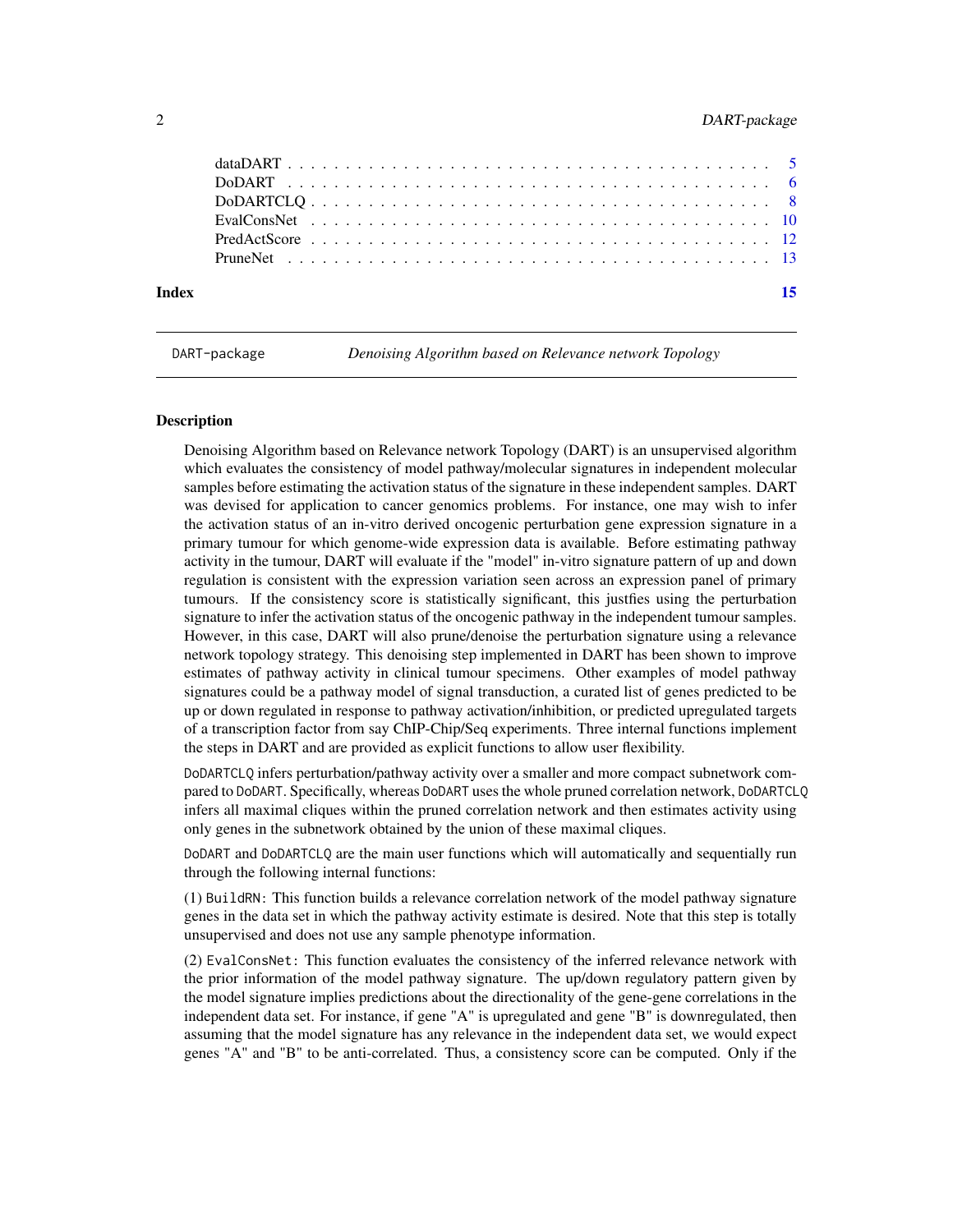#### DART-package 3

consistency score is higher than the score expected by random chance is it recommended that the model signature be used to infer pathway activity.

(3) PruneNet: This function constructs the pruned, i.e consistent, network, in which any edge represents a significant correlation in gene expression whose directionality agrees with that predicted by the prior information. This is the denoising step of the algorithm. The function returns the whole pruned network and its maximally connected component.

(4) PredActScore: Given the adjacency matrix of the maximally connected consistent (pruned) subnetwork and given the regulatory weights of the corresponding model pathway signature, this function estimates a pathway activation score in a given sample. This function can also be used to infer pathway activity in samples from another independent data set using the original inferred subnetwork.

#### Author(s)

Andrew E Teschendorff

#### References

Jiao Y, Lawler K, Patel GS, Purushotham A, Jones AF, Grigoriadis A, Ng T, Teschendorff AE. (2011) Denoising algorithm based on relevance network topology improves molecular pathway activity inference. BMC Bioinformatics 12:403.

Teschendorff AE, Gomez S, Arenas A, El-Ashry D, Schmidt M, et al. (2010) Improved prognostic classification of breast cancer defined by antagonistic activation patterns of immune response pathway modules. BMC Cancer 10:604.

Teschendorff AE, Li L, Yang Z. (2015) Denoising perturbation signatures reveals an actionable AKT-signaling gene module underlying a poor clinical outcome in endocrine treated ER+ breast cancer. Genome Biology 16:61.

#### Examples

```
### Example
### load in example data:
data(dataDART);
### dataDART$data: mRNA expression data of 67 ER negative breast cancer samples.
### dataDART$pheno: 51 basals and 16 HER2+ (ERBB2+).
### dataDART$sign: perturbation signature of ERBB2 activation.
### Build Relevance Network
rn.o <- BuildRN(dataDART$data,dataDART$sign,fdr=0.000001);
### Evaluate Consistency
evalNet.o <- EvalConsNet(rn.o);
print(evalNet.o$netcons);
### The consistency score, i.e fraction of consistent edges is 0.94
### P-value is significant, so proceed:
### Prune i.e denoise the network
prNet.o <- PruneNet(evalNet.o);
### print dimension of the maximally connected pruned network
print(dim(prNet.o$pradjMC));
### infer signature activation in the original data set
pred.o <- PredActScore(prNet.o,dataDART$data);
```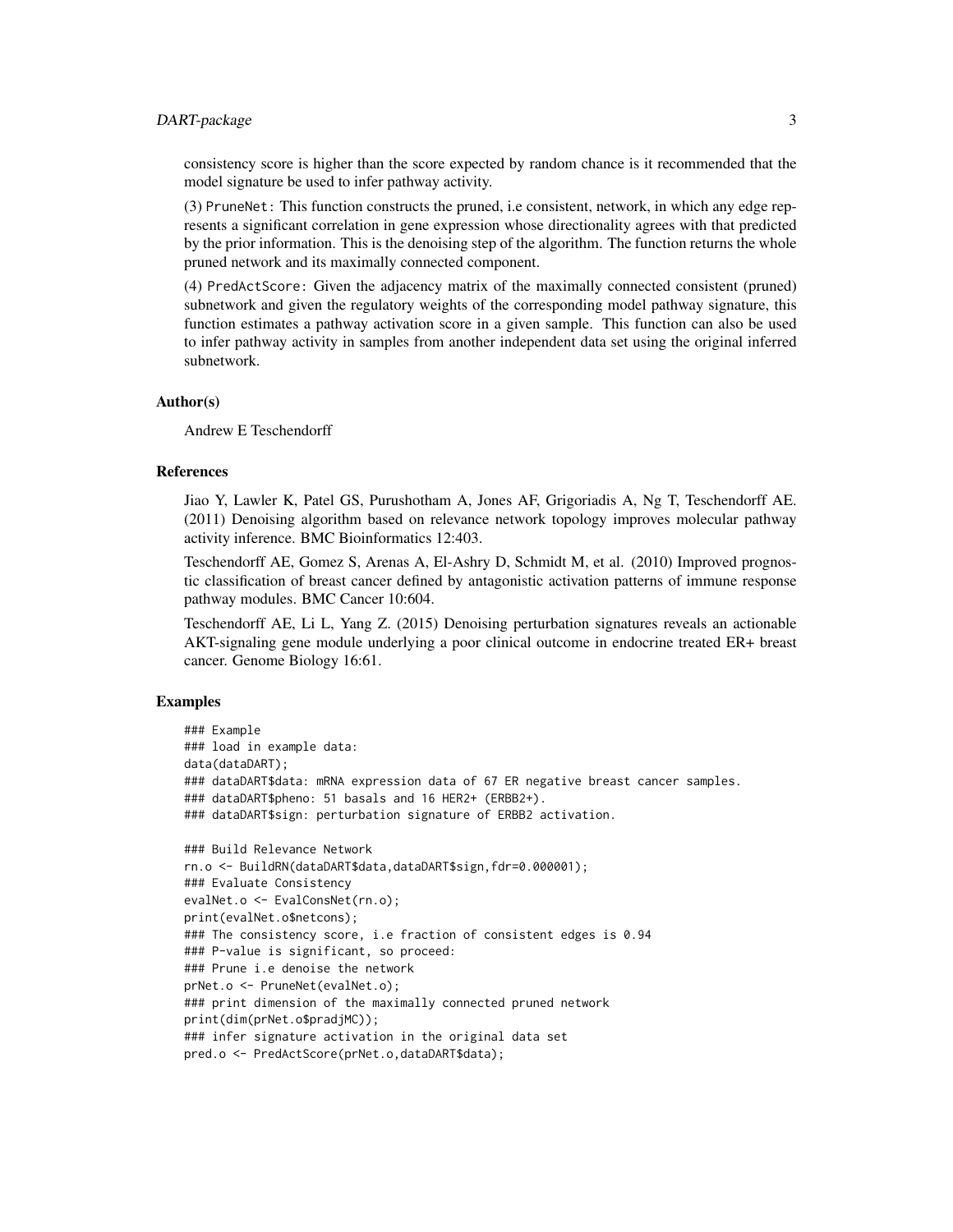```
### check that activation is higher in HER2+ compared to basals
boxplot(pred.o$score ~ dataDART$pheno);
pv <- wilcox.test(pred.o$score ~ dataDART$pheno)$p.value;
text(x=1.5,y=3.8,labels=paste("P=",pv,sep=""));
```
BuildRN *Builds the relevance correlation network*

#### Description

This function builds the relevance correlation network for the genes in the model pathway signature in the given data set.

#### Usage

BuildRN(data.m, sign.v, fdr)

#### Arguments

| data.m | Data matrix (numeric). Rows label features (genes), columns label samples. It is<br>assumed that the number of features is much larger than the number of samples.<br>Rownames must be a valid gene or probe identifier.                                                                                                                                                                                                                                                                                                                       |
|--------|------------------------------------------------------------------------------------------------------------------------------------------------------------------------------------------------------------------------------------------------------------------------------------------------------------------------------------------------------------------------------------------------------------------------------------------------------------------------------------------------------------------------------------------------|
| sign.v | Model pathway signature vector (numeric). Elements correspond to the regula-<br>tory weights, i.e the sign indicates if up or downregulated. Names of sign.y must<br>be a gene name (probe) identifier which must match the gene (probe) identifier<br>used for the rows of data.m.                                                                                                                                                                                                                                                            |
| fdr    | Desired false discovery rate (numeric) which determines the allowed number of<br>false positives in the relevance network. The default value is 0.000001. Since<br>typically model signatures may contain on the order of 100 genes, this amounts<br>to constructing a relevance network on the order of 10000 edges (pairwise cor-<br>relations). Using a Bonferroni correction, this leads to a P-value threshold of<br>approx. 1e-6 to 1e-7. This parameter is tunable, so choosing a number of differ-<br>ent thresholds may be advisable. |

#### Value

A list with following entries:

| adj     | Adjacency matrix of inferred relevance network                        |
|---------|-----------------------------------------------------------------------|
| S       | Model signature vector in data                                        |
| sd      | Gene signature data matrix                                            |
| c.      | Correlations between signature genes                                  |
| d       | Data matrix                                                           |
| rep.idx | Indices of the genes in signature which could be found in data matrix |

<span id="page-3-0"></span>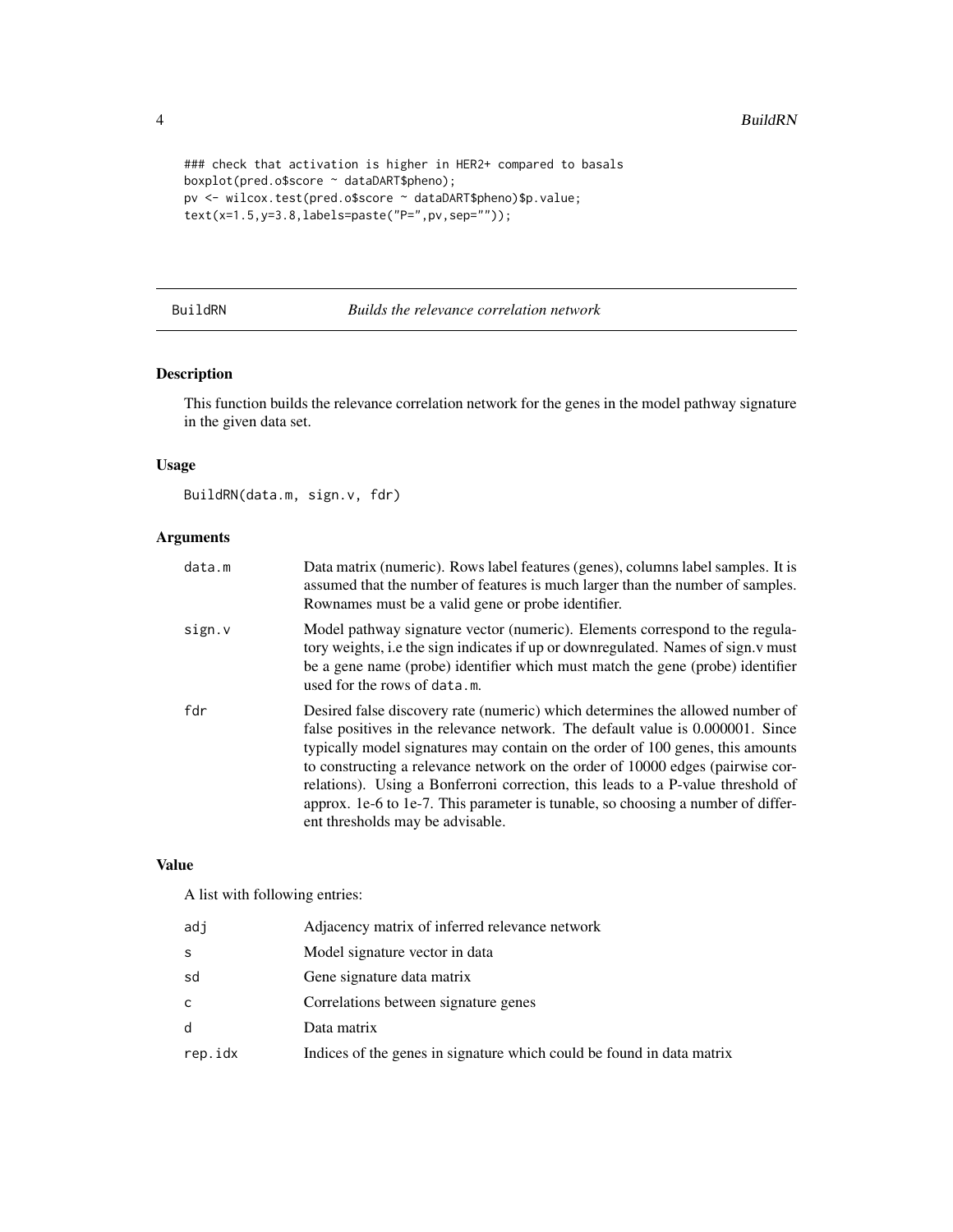#### <span id="page-4-0"></span>dataDART 5

#### Author(s)

Andrew E Teschendorff, Yan Jiao

#### References

Jiao Y, Lawler K, Patel GS, Purushotham A, Jones AF, Grigoriadis A, Ng T, Teschendorff AE. (2011) Denoising algorithm based on relevance network topology improves molecular pathway activity inference. BMC Bioinformatics 12:403.

Teschendorff AE, Gomez S, Arenas A, El-Ashry D, Schmidt M, et al. (2010) Improved prognostic classification of breast cancer defined by antagonistic activation patterns of immune response pathway modules. BMC Cancer 10:604.

#### Examples

```
data(dataDART)
rn.o <- BuildRN(dataDART$data, dataDART$sign, fdr=0.000001)
## See ?DoDART and vignette('DART') for further examples.
```
dataDART *Example data for DART package*

#### Description

This data object consists of a gene expression data matrix over 67 oestrogen receptor negative breast cancers (Wang, Y. et al. Lancet 365, 671-9 (2005)), of which 51 are basals and 16 are HER2+/ERBB2+. This classification is based on the intrinsic subtype classifier (see Hu Z, et al., BMC Genomics. 2006 Apr 27;7:96), and while not equivalent to IHC or the amplification status at the ERBB2 locus, it broadly matches these other classifications. The model pathway signature is an in-vitro derived perturbation signature reflecting ERBB2 activation (see Creighton CJ, et al., Cancer Res 2006 Apr 1;66(7):3903-11). Both data and signature are annotated with Entrez Gene IDs.

#### Usage

dataDART

#### Format

A list with 4 elements: (i) data: is the gene expression matrix described above, (ii) sign: is the ERBB2 perturbation signature, (iii) pheno: basal/ERBB2 status of samples, (iv) phenoMAINZ: basal/ERBB2 status of a further set of samples.

#### Examples

data(dataDART) names(dataDART)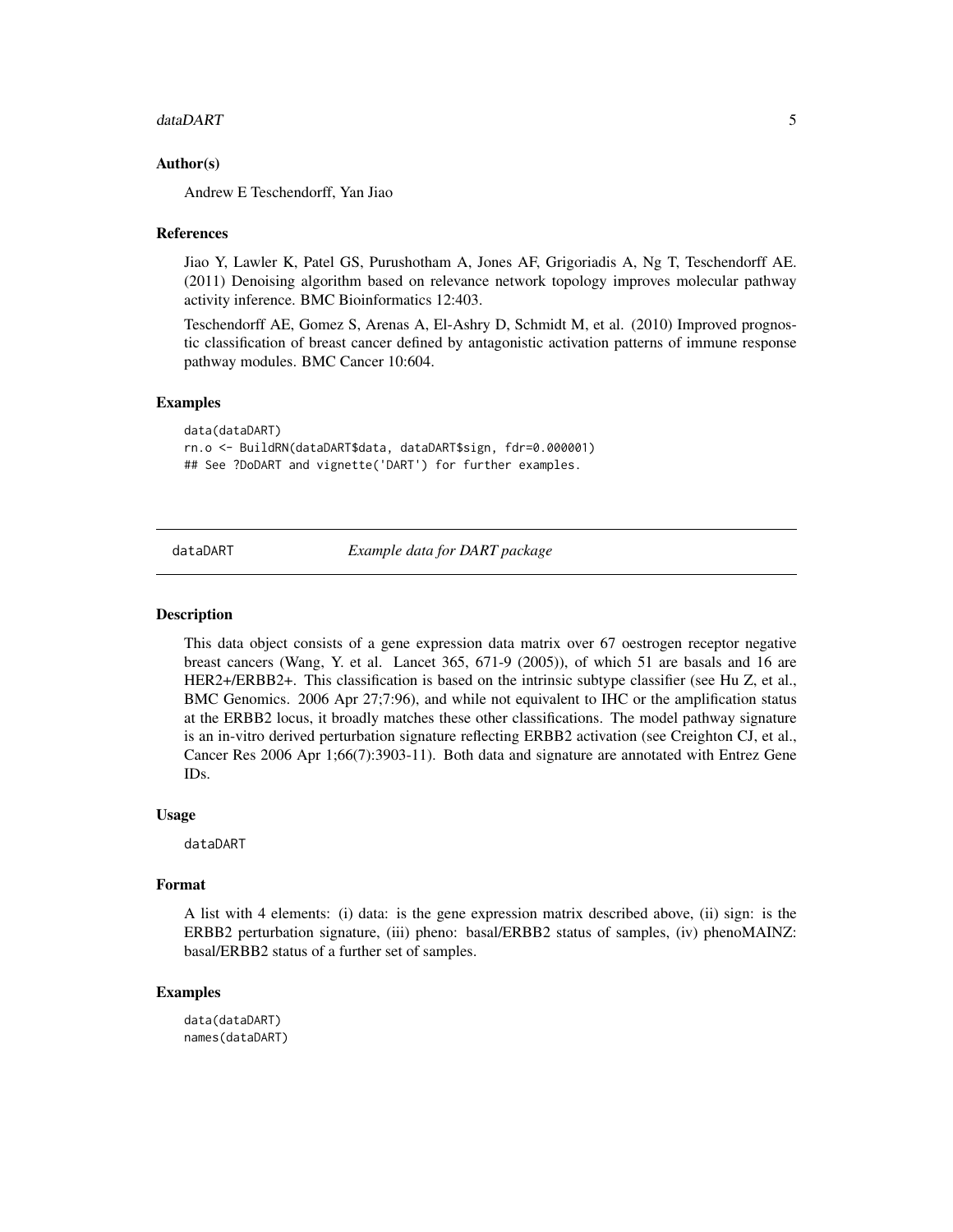<span id="page-5-0"></span>

#### **Description**

This is the main function implementing DART. Given a data matrix and a model (pathway) signature it will construct the relevance correlation network for the genes in the signature over the data, evaluate the consistency of the correlative patterns with those predicted by the model signature, filter out the noise and finally obtain estimates of pathway activity for each individual sample. Specifically, it will call and run the following functions:

(1) BuildRN: This function builds a relevance correlation network of the model pathway signature in the data set in which the pathway activity estimate is desired. We point that this step is totally unsupervised and does not use and phenotypic information of the samples.

(2) EvalConsNet: This function evaluates the consistency of the inferred network with the prior information of the model pathway signature. The up/down regulatory pattern given by the model signature implies predictions about the directionality of the gene-gene correlations in the independent data set. For instance, if gene "A" is upregulated and gene "B" is downregulated, then assuming that the model signature has any relevance in the independent data set, we would expect genes "A" and "B" to be anti-correlated. Thus, a consistency score can be computed. Only if the consistency score is higher than the score expected by random chance is it recommended that the model signature be used to infer pathway activity.

(3) PruneNet: This function obtains the pruned, i.e consistent, network, in which any edge represents a significant correlation in gene expression whose directionality agrees with that predicted by the prior information. This is the denoising step of the algorithm. The function returns the whole pruned network and its maximally connected component.

(4) PredActScore: Given the adjacency matrix of the maximally connected consistent subnetwork and given the regulatory weights of the corresponding model pathway signature, this function estimates a pathway activation score in each sample. This function can also be used to infer pathway activity in another independent data set using the inferred subnetwork.

Before performing the pruning step, DoDART will check whether the relevance correlation network is significantly consistent with the predictions from the model signature. Significance is assessed by first computing a consistency score (in effect, the fraction of edges in the relevance network which are consistent with the model prediction) and subsequently by 1000 random permutations to obtain an empirical null distribution for the consistency score. Model signatures whose consistency scores have empirical P-values less than 0.001 are deemed consistent. If the consistency score is not significant, the function will issue a warning and it is not recommended to use the signature to predict pathway activity.

#### Usage

DoDART(data.m, sign.v, fdr)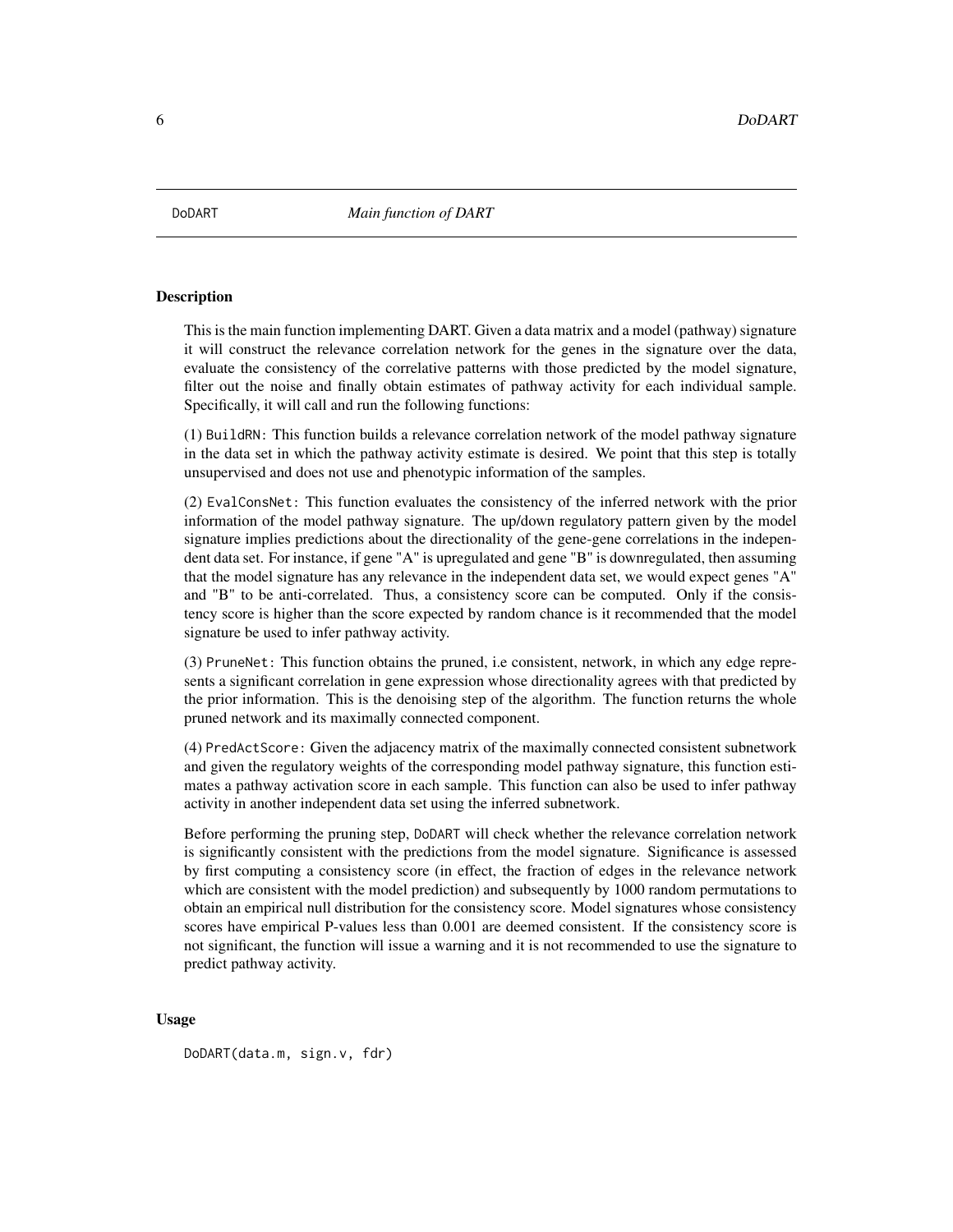#### DoDART 7

#### Arguments

| data.m       | Data matrix (numeric). Rows label features, columns label samples. It is as-<br>sumed that number of features is much larger than number of samples. Row-<br>names of data.m must be valid unique gene (probe) identifiers.                                                                                                                                                                                                                                                                                                                    |
|--------------|------------------------------------------------------------------------------------------------------------------------------------------------------------------------------------------------------------------------------------------------------------------------------------------------------------------------------------------------------------------------------------------------------------------------------------------------------------------------------------------------------------------------------------------------|
| sign.v       | Model pathway signature vector (numeric). Elements represent the regulatory<br>weights (i.e if up or downregulated). Names of sign. v are the gene identifiers,<br>which must match the gene (probe) identifiers of the rows of data.m                                                                                                                                                                                                                                                                                                         |
| fdr          | Desired false discovery rate (numeric) which determines the allowed number of<br>false positives in the relevance network. The default value is 0.000001. Since<br>typically model signatures may contain on the order of 100 genes, this amounts<br>to constructing a relevance network on the order of 10000 edges (pairwise cor-<br>relations). Using a Bonferroni correction, this leads to a P-value threshold of<br>approx. 1e-6 to 1e-7. This parameter is tunable, so choosing a number of differ-<br>ent thresholds may be advisable. |
| <b>Value</b> |                                                                                                                                                                                                                                                                                                                                                                                                                                                                                                                                                |
|              | $\Lambda$ . The contract of the second contract of $\Lambda$ is a contract of the contract of $\Lambda$ is a contract of                                                                                                                                                                                                                                                                                                                                                                                                                       |

| netcons | A vector summarising the properties of the correlation network and the consis-<br>tency with the model pathway signature: nG is the number of genes in the signa-<br>ture, nE is the number of edges of the relevance network generated by function<br>BuildRN, fE is the ratio of the number of edges in the relevance network to the<br>maximum possible number, fconsE is the fraction of edges whose sign (i.e sign<br>of correlation) is the same as the directionality predicted by the model signature,<br>Pval(consist) is a p-value reflecting the significance of fconsE, and is estimated<br>as the fraction of randomisations that yielded an average connectivity larger than<br>the observed one. |
|---------|-----------------------------------------------------------------------------------------------------------------------------------------------------------------------------------------------------------------------------------------------------------------------------------------------------------------------------------------------------------------------------------------------------------------------------------------------------------------------------------------------------------------------------------------------------------------------------------------------------------------------------------------------------------------------------------------------------------------|
| adj     | Adjacency matrix of maximally connected consistent relevance network.                                                                                                                                                                                                                                                                                                                                                                                                                                                                                                                                                                                                                                           |
| sign    | Model pathway signature vector of genes found in data set and in maximally<br>connected component.                                                                                                                                                                                                                                                                                                                                                                                                                                                                                                                                                                                                              |
| score   | Predicted activation scores of the model signature in the samples of data set<br>data.m.                                                                                                                                                                                                                                                                                                                                                                                                                                                                                                                                                                                                                        |
| degree  | Degrees/connectivities of the genes in the DART network.                                                                                                                                                                                                                                                                                                                                                                                                                                                                                                                                                                                                                                                        |
| consist | Module consistency result, output of EvalConsNet.                                                                                                                                                                                                                                                                                                                                                                                                                                                                                                                                                                                                                                                               |

#### Author(s)

Andrew E Teschendorff, Yan Jiao

#### References

Jiao Y, Lawler K, Patel GS, Purushotham A, Jones AF, Grigoriadis A, Ng T, Teschendorff AE. (2011) Denoising algorithm based on relevance network topology improves molecular pathway activity inference. BMC Bioinformatics 12:403.

Teschendorff AE, Gomez S, Arenas A, El-Ashry D, Schmidt M, et al. (2010) Improved prognostic classification of breast cancer defined by antagonistic activation patterns of immune response pathway modules. BMC Cancer 10:604.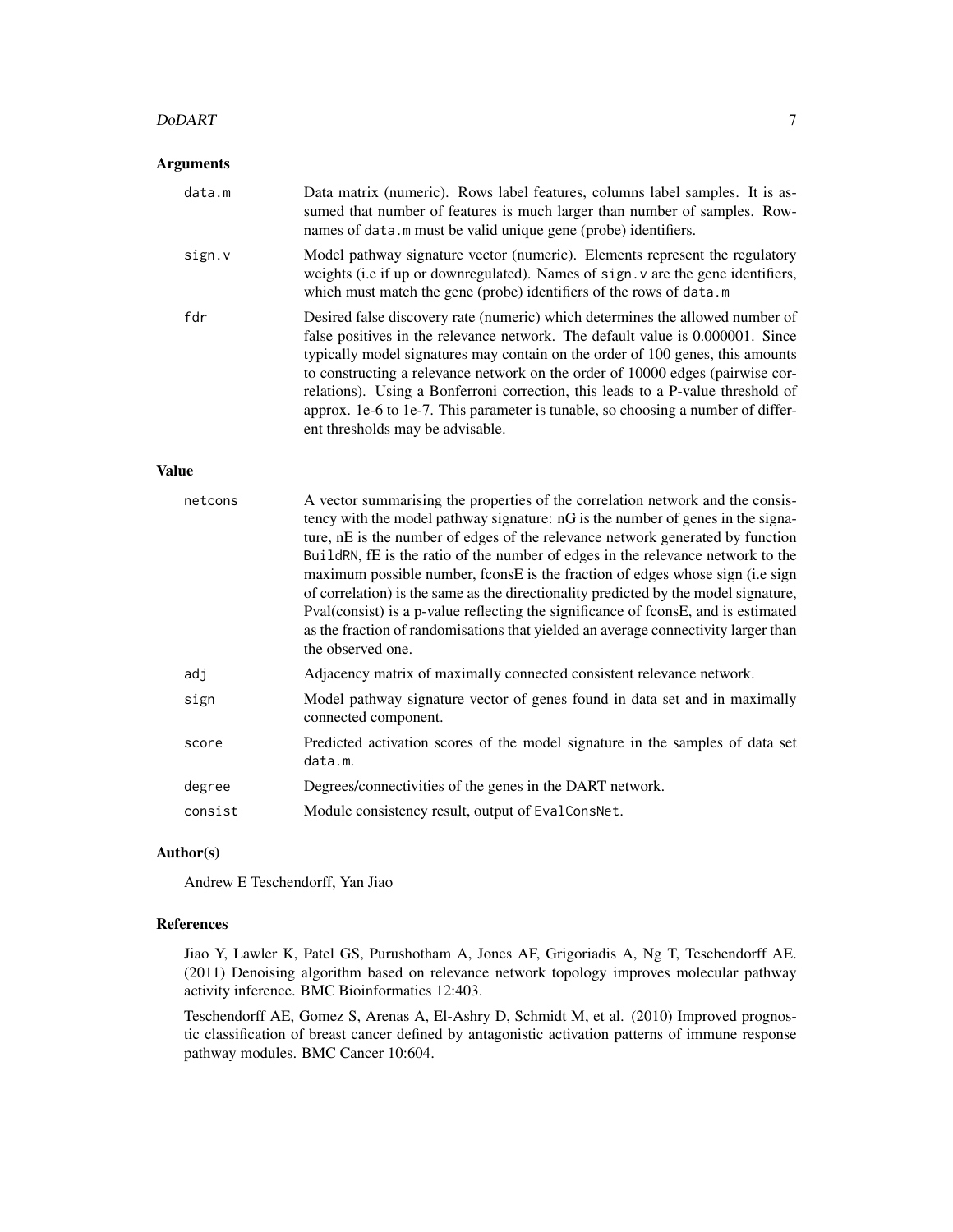#### Examples

```
### Example
### load in example data:
data(dataDART);
### dataDART$data: mRNA expression data of 67 ER negative breast cancer samples.
### dataDART$pheno: 51 basals and 16 HER2+ (ERBB2+).
### dataDART$phenoMAINZ: 24 basals and 8 HER2+ (ERBB2+).
### dataDART$sign: perturbation signature of ERBB2 activation.
### Using DoDART
dart.o <- DoDART(dataDART$data,dataDART$sign,fdr=0.000001);
### check that activation is higher in HER2+ compared to basals
boxplot(dart.o$score ~ dataDART$pheno);
pv <- wilcox.test(dart.o$score ~ dataDART$pheno)$p.value;
text(x=1.5,y=3.8,labels=paste("P=",pv,sep=""));
```
DoDARTCLQ *Improved edition of DoDART*

#### Description

This function implements an improved version of DART. DoDARTCLQ estimates perturbation/pathway activity using a smaller subnetwork compared to DoDART. Specifically, whereas DoDART uses the whole pruned correlation network, DoDARTCLQ infers the largest cliques within the pruned correlation network and then estimates activity using only genes within a module obtained by merging the largest cliques together. Although the largest cliques may not be unique, we found that they generally exhibited very strong overlaps, justfying their merging, and resulting in approximate clique modules typically in the size of  $~10$  - 100 genes.

Given a data matrix and a model (pathway) signature it will construct the relevance correlation network for the genes in the signature over the data, evaluate the consistency of the correlative patterns with those predicted by the model signature, filter out the noise and finally obtain estimates of pathway activity for each individual sample. Specifically, it will call and run the following functions:

(1) BuildRN: This function builds a relevance correlation network of the model pathway signature in the data set in which the pathway activity estimate is desired. We point that this step is totally unsupervised and does not use any sample phenotype information.

(2) EvalConsNet: This function evaluates the consistency of the inferred network with the prior information of the model pathway signature. The up/down regulatory pattern given by the model signature implies predictions about the directionality of the gene-gene correlations in the independent data set. For instance, if gene "A" is upregulated and gene "B" is downregulated, then assuming that the model signature has any relevance in the independent data set, we would expect genes "A" and "B" to be anti-correlated. Thus, a consistency score can be computed. Only if the consistency score is higher than the score expected by random chance is it recommended that the model signature be used to infer pathway activity.

<span id="page-7-0"></span>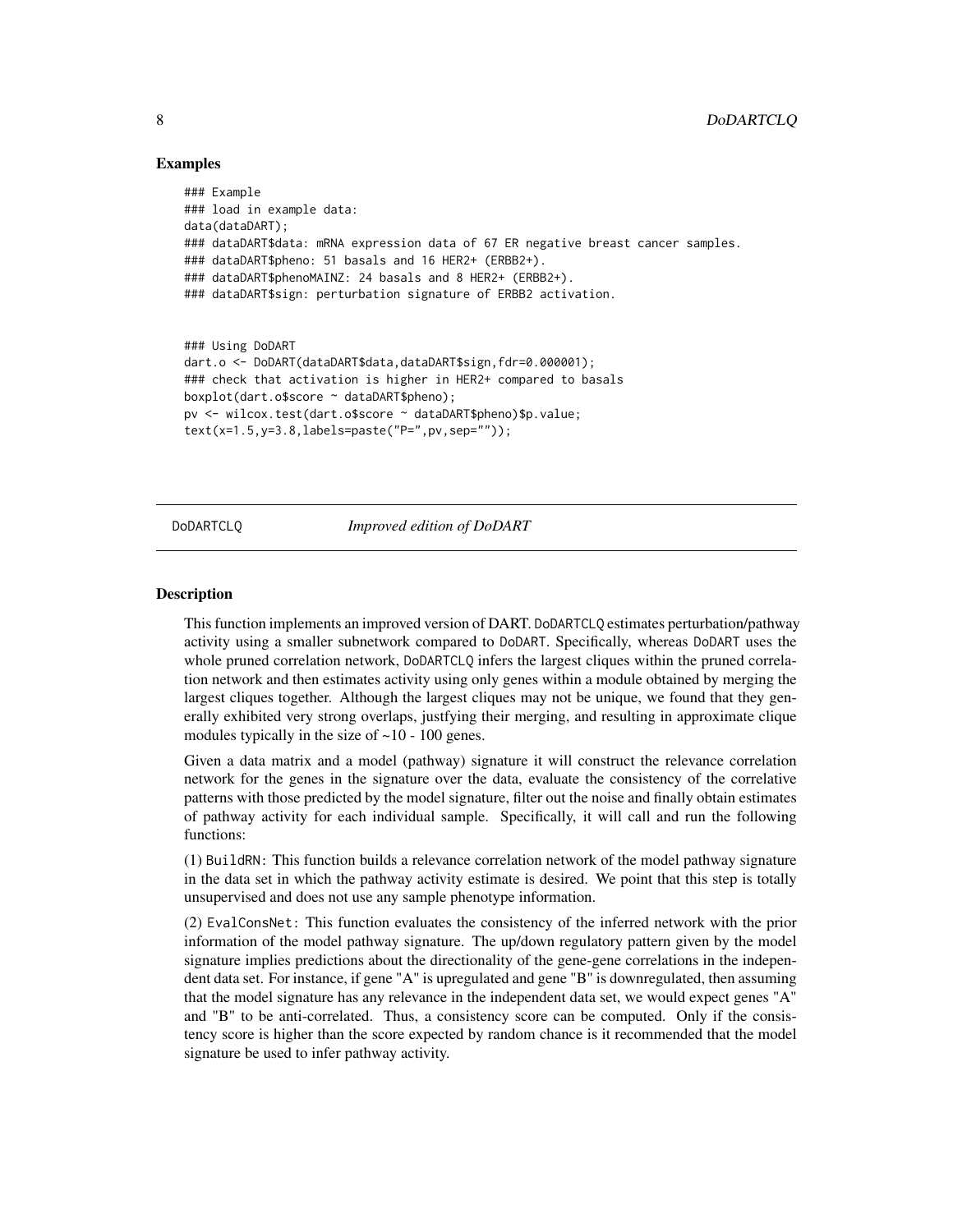#### DoDARTCLO 9

(3) PruneNet: This function obtains the pruned, i.e consistent, network, in which any edge represents a significant correlation in gene expression whose directionality agrees with that predicted by the prior information. This is the denoising step of the algorithm. The function returns the whole pruned network and its maximally connected component.

(4) PredActScore: Given the adjacency matrix of the maximally connected consistent subnetwork and given the regulatory weights of the corresponding model pathway signature, this function estimates a pathway activation score in each sample. This function can also be used to infer pathway activity in another independent data set using the inferred subnetwork.

Before performing the pruning step, DoDARTCLQ will check whether the relevance correlation network is significantly consistent with the predictions from the model signature. Significance is assessed by first computing a consistency score (in effect, the fraction of edges in the relevance network which are consistent with the model prediction) and subsequently by 1000 random permutations to obtain an empirical null distribution for the consistency score. Model signatures whose consistency scores have empirical P-values less than 0.001 are deemed consistent. If the consistency score is not significant, the function will issue a warning and it is not recommended to use the signature to predict pathway activity.

#### Usage

DoDARTCLQ(data.m, sign.v, fdr)

#### Arguments

| data.m       | Training normalized gene expression data matrix with rows labeling genes and<br>columns labeling samples. Rownames of data.m should be annotated to the<br>same gene identifier as used in names of sign. v.                                                                                                                                                                                                                                                                                                                                   |
|--------------|------------------------------------------------------------------------------------------------------------------------------------------------------------------------------------------------------------------------------------------------------------------------------------------------------------------------------------------------------------------------------------------------------------------------------------------------------------------------------------------------------------------------------------------------|
| sign.v       | A perturbation expression signature vector, consisting of 1 and -1, indicating<br>whether gene is significant overexpressed or underexpressed, respectively. names<br>of sign. v should have a valid gene identifier e.g. entrez gene ID.                                                                                                                                                                                                                                                                                                      |
| fdr          | Desired false discovery rate (numeric) which determines the allowed number of<br>false positives in the relevance network. The default value is 0.000001. Since<br>typically model signatures may contain on the order of 100 genes, this amounts<br>to constructing a relevance network on the order of 10000 edges (pairwise cor-<br>relations). Using a Bonferroni correction, this leads to a P-value threshold of<br>approx. 1e-6 to 1e-7. This parameter is tunable, so choosing a number of differ-<br>ent thresholds may be advisable. |
| <b>Value</b> |                                                                                                                                                                                                                                                                                                                                                                                                                                                                                                                                                |
| pred         | A vector of predicted perturbation activity scores for all samples in data.m.                                                                                                                                                                                                                                                                                                                                                                                                                                                                  |
| clq          | A list containing information about the approximate clique gene module used to<br>$\mathcal{L} = \mathcal{L} = \mathcal{L} = \mathcal{L} = \mathcal{L} = \mathcal{L} = \mathcal{L} = \mathcal{L} = \mathcal{L} = \mathcal{L} = \mathcal{L} = \mathcal{L} = \mathcal{L} = \mathcal{L} = \mathcal{L} = \mathcal{L} = \mathcal{L} = \mathcal{L} = \mathcal{L} = \mathcal{L} = \mathcal{L} = \mathcal{L} = \mathcal{L} = \mathcal{L} = \mathcal{L} = \mathcal{L} = \mathcal{L} = \mathcal{L} = \mathcal{L} = \mathcal{L} = \mathcal{L} = \mathcal$ |

compute perturbation activity. List entries: clq\$pradjMC: the adjacency matrix of the approx. clique gene module, clq\$signMC: the corresponding perturbation signature for the genes making up the approx. clique module, clq\$sizes: the sizes of all largest cliques in the pruned correlation network, clq\$n: the number of largest cliques in the pruned correlation network.

#### consist Module consistency result, output of EvalConsNet.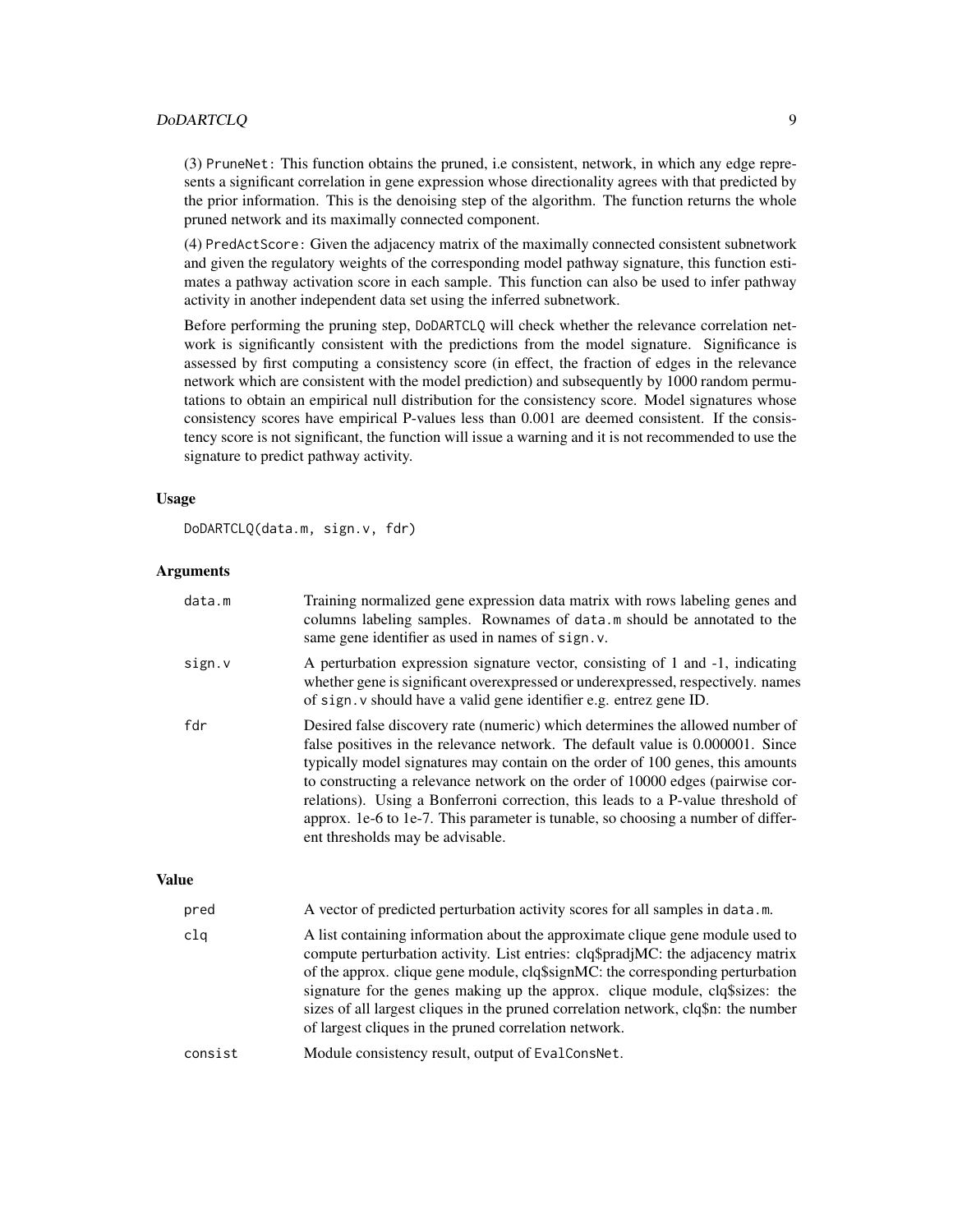#### <span id="page-9-0"></span>Author(s)

Andrew E Teschendorff

#### References

Jiao Y, Lawler K, Patel GS, Purushotham A, Jones AF, Grigoriadis A, Ng T, Teschendorff AE. (2011) Denoising algorithm based on relevance network topology improves molecular pathway activity inference. BMC Bioinformatics 12:403.

Teschendorff AE, Gomez S, Arenas A, El-Ashry D, Schmidt M, et al. (2010) Improved prognostic classification of breast cancer defined by antagonistic activation patterns of immune response pathway modules. BMC Cancer 10:604.

Teschendorff AE, Li L, Yang Z. (2015) Denoising perturbation signatures reveals an actionable AKT-signaling gene module underlying a poor clinical outcome in endocrine treated ER+ breast cancer. Genome Biology 16:61.

#### Examples

```
### Example
### load in example data:
data(dataDART);
### dataDART$data: mRNA expression data of 67 ER negative breast cancer samples.
### dataDART$pheno: 51 basals and 16 HER2+ (ERBB2+).
### dataDART$phenoMAINZ: 24 basals and 8 HER2+ (ERBB2+).
### dataDART$sign: perturbation signature of ERBB2 activation.
```

```
### Using DoDARTCLQ
dart.o <- DoDARTCLQ(dataDART$data,dataDART$sign, fdr=0.000001);
### check that activation is higher in HER2+ compared to basals
boxplot(dart.o$pred ~ dataDART$pheno);
pv <- wilcox.test(dart.o$pred ~ dataDART$pheno)$p.value;
text(x=1.5,y=3.5,labels=paste("P=",pv,sep=""));
```

| EvalConsNet |  |  |  | Evaluates the consistency of the inferred relevance correlation net- |  |
|-------------|--|--|--|----------------------------------------------------------------------|--|
|             |  |  |  | work with the correlations predicted by the model pathway signature. |  |

#### Description

This function evaluates statistical consistency of the inferred relevance network with the correlations predicted by the model pathway signature. Only if the consistency score is higher than the score expected by random chance, is it recommended to use the signature to infer pathway activity.

#### Usage

EvalConsNet(buildRN.o)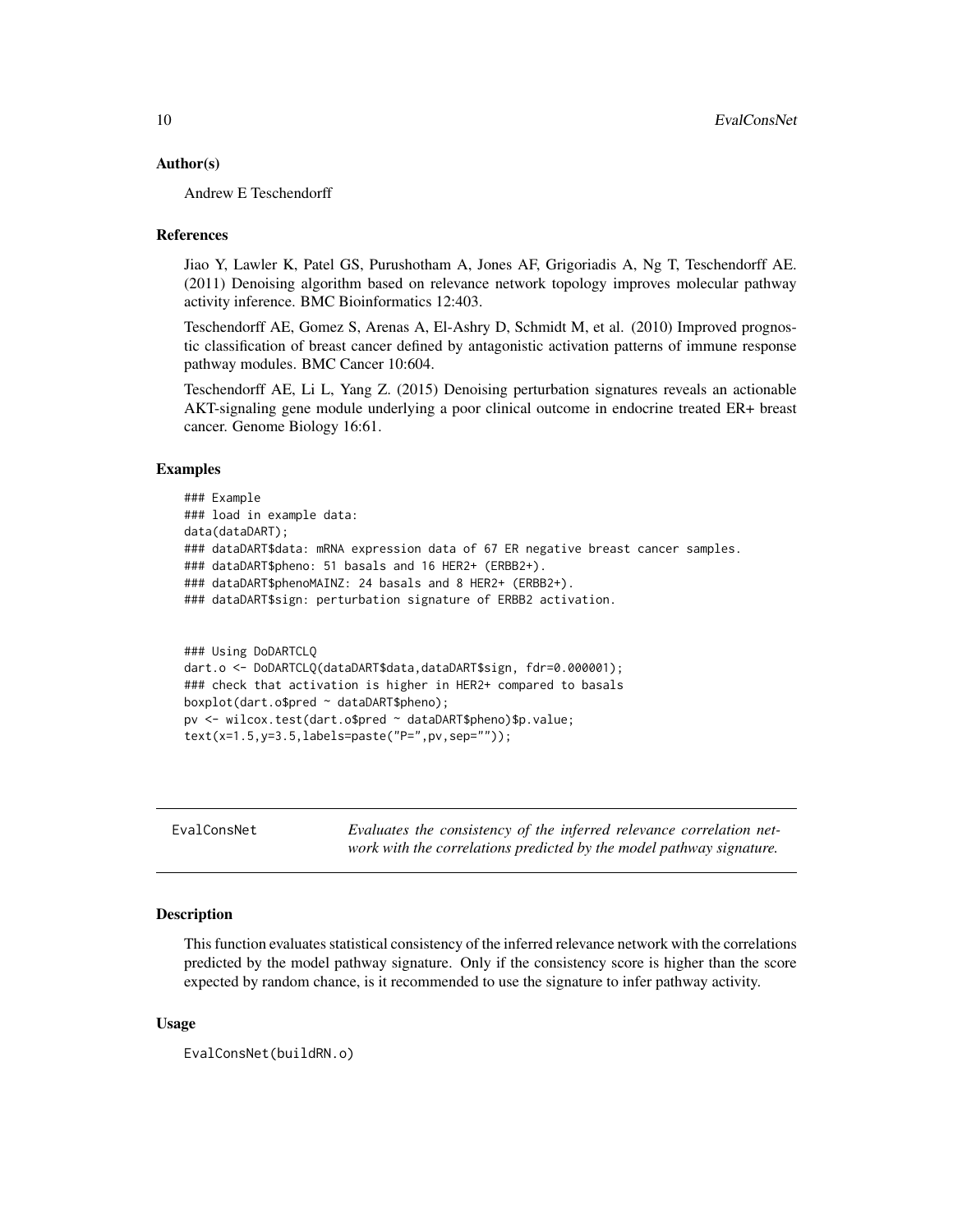#### EvalConsNet 11

#### Arguments

buildRN.o Output list object from function BuildRN

#### Value

A list with following entries:

| netcons | A vector summarising the properties of the network and the consistency with the<br>prior information: $nG$ is the number of genes in the signature, $nE$ is the number<br>of edges of the relevance network generated by function BuildRN, fE is the<br>ratio of the number of edges in the relevance network to the maximum possible<br>number, fconsE is the fraction of edges whose sign (i.e sign of correlation) is<br>the same as the directionality predicted by the model signature, Pval(consist) is<br>a p-value reflecting the significance of fconsE, and is estimated as the fraction<br>of randomisations that yielded an average connectivity larger than the observed<br>one. |
|---------|-----------------------------------------------------------------------------------------------------------------------------------------------------------------------------------------------------------------------------------------------------------------------------------------------------------------------------------------------------------------------------------------------------------------------------------------------------------------------------------------------------------------------------------------------------------------------------------------------------------------------------------------------------------------------------------------------|
| netsign | A matrix of dimension 2 times number of edges in network comparing direc-<br>tionality of prior info and that in the observed data                                                                                                                                                                                                                                                                                                                                                                                                                                                                                                                                                            |
| adj     | Adjacency matrix of inferred relevance network                                                                                                                                                                                                                                                                                                                                                                                                                                                                                                                                                                                                                                                |
| S       | Model signature vector                                                                                                                                                                                                                                                                                                                                                                                                                                                                                                                                                                                                                                                                        |
| C       | Correlation matrix between model signature genes                                                                                                                                                                                                                                                                                                                                                                                                                                                                                                                                                                                                                                              |

#### Author(s)

Andrew E Teschendorff, Yan Jiao

#### References

Jiao Y, Lawler K, Patel GS, Purushotham A, Jones AF, Grigoriadis A, Ng T, Teschendorff AE. (2011) Denoising algorithm based on relevance network topology improves molecular pathway activity inference. BMC Bioinformatics 12:403.

Teschendorff AE, Gomez S, Arenas A, El-Ashry D, Schmidt M, et al. (2010) Improved prognostic classification of breast cancer defined by antagonistic activation patterns of immune response pathway modules. BMC Cancer 10:604.

#### Examples

```
data(dataDART)
rn.o <- BuildRN(dataDART$data, dataDART$sign, fdr=0.05)
evalNet.o <- EvalConsNet(rn.o)
## See ?DoDART and vignette('DART') for further examples.
```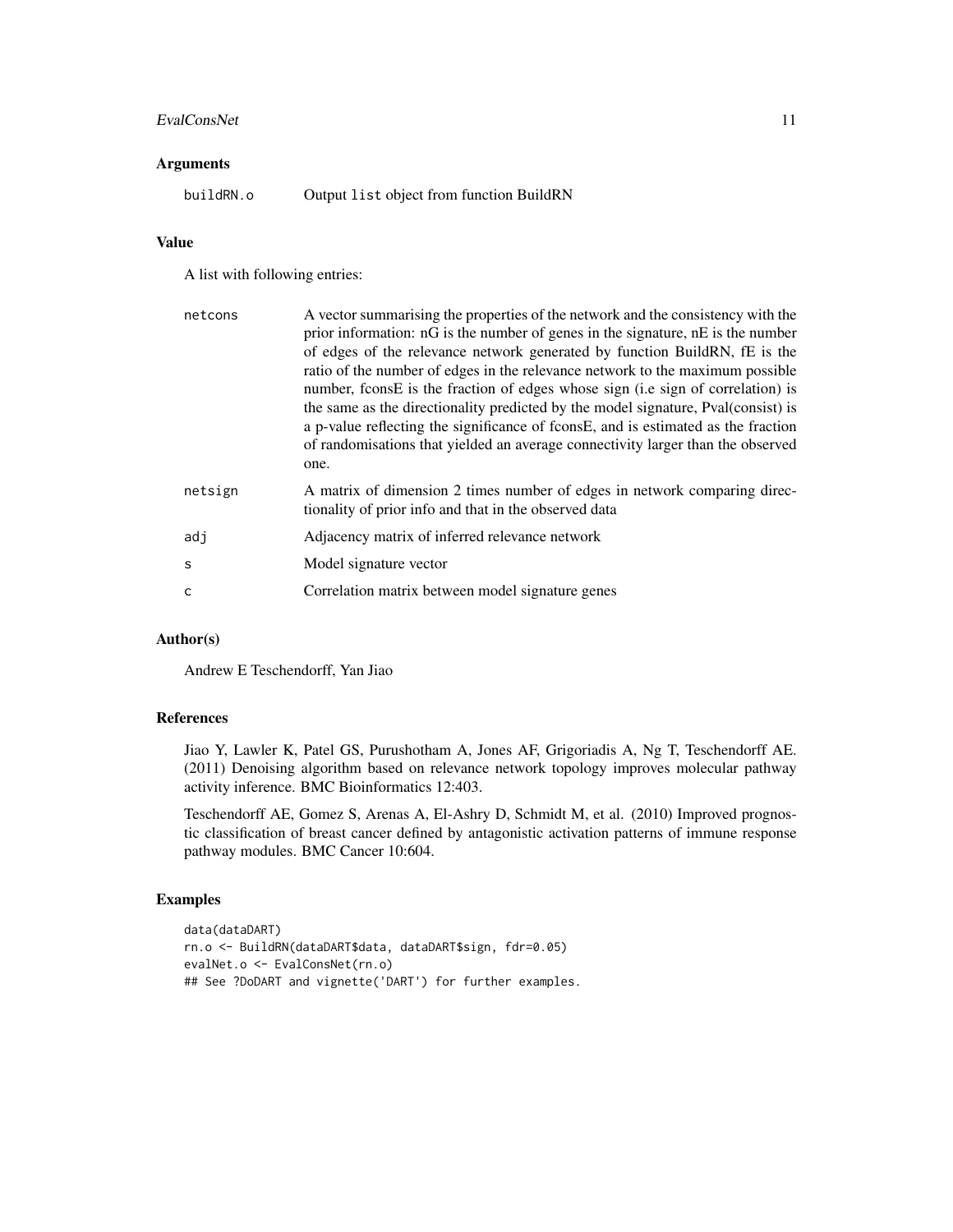<span id="page-11-0"></span>PredActScore *Computes the DART activation score of the model signature in the samples of a data set.*

#### Description

This function computes the DART activation score of the model signature for the samples of a data matrix. This data matrix can be the same data matrix in which DART was applied or it could be a totally independent data set.

#### Usage

PredActScore(prNet.o, data.m)

#### Arguments

| prNet.o | Output list object from PruneNet.                                                                                                           |
|---------|---------------------------------------------------------------------------------------------------------------------------------------------|
| data.m  | A data matrix (numeric) with rows labeling genes/probes and columns labeling<br>samples in which the signature activity scores are desired. |

#### Value

A list with following elements:

| adi   | Adjacency matrix of the DART network for the genes found in the data set given<br>by data.m. |
|-------|----------------------------------------------------------------------------------------------|
| sign  | The corresponding model signature vector for the genes found in the data set.                |
| score | A vector of the signature/pathway activity scores for each sample in the data set.           |

#### Author(s)

Andrew E Teschendorff, Yan Jiao

#### References

Jiao Y, Lawler K, Patel GS, Purushotham A, Jones AF, Grigoriadis A, Ng T, Teschendorff AE. (2011) Denoising algorithm based on relevance network topology improves molecular pathway activity inference. BMC Bioinformatics 12:403.

Teschendorff AE, Gomez S, Arenas A, El-Ashry D, Schmidt M, et al. (2010) Improved prognostic classification of breast cancer defined by antagonistic activation patterns of immune response pathway modules. BMC Cancer 10:604.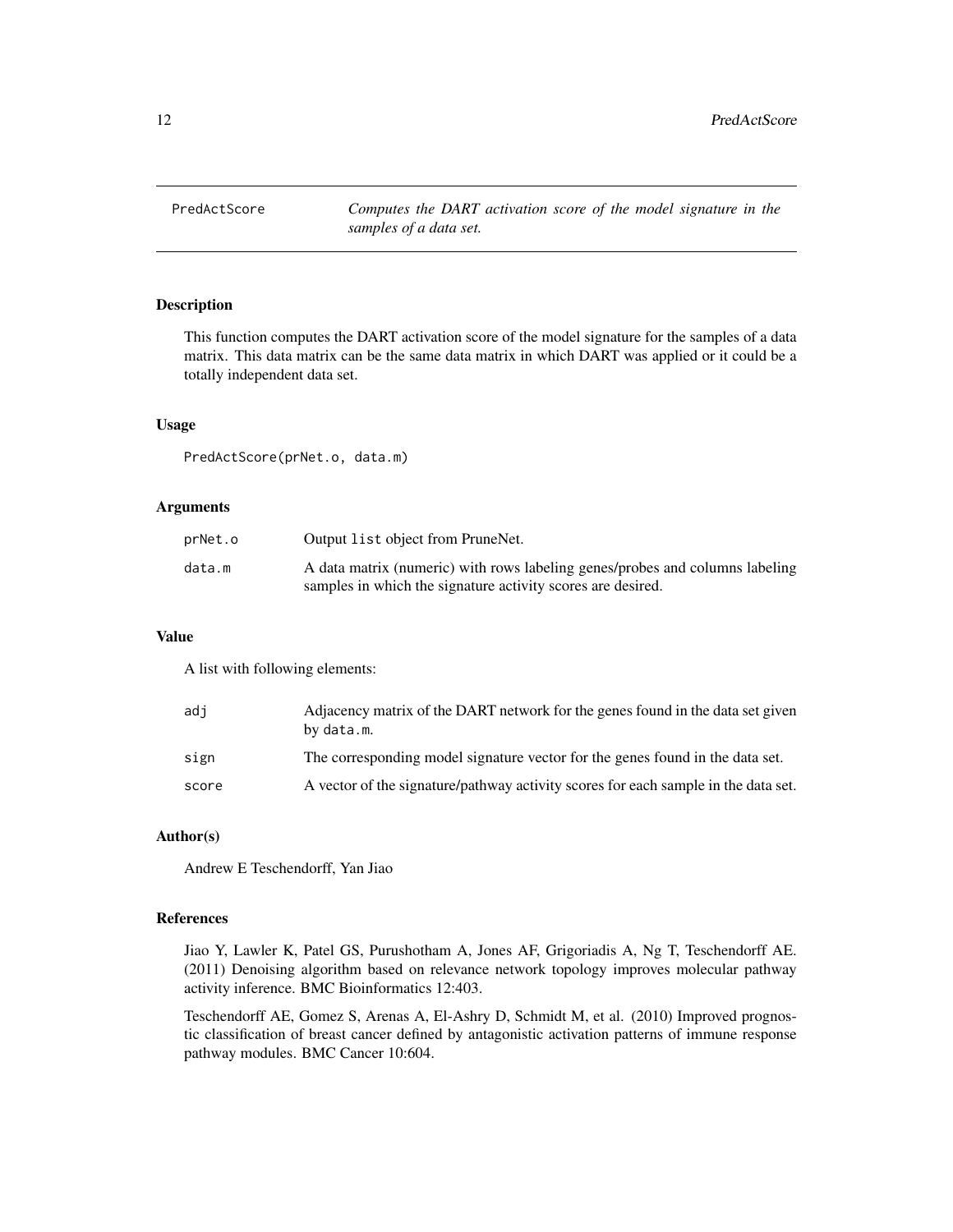#### <span id="page-12-0"></span>PruneNet 13

#### Examples

```
data(dataDART)
rn.o <- BuildRN(dataDART$data, dataDART$sign, fdr=0.05)
evalNet.o <- EvalConsNet(rn.o)
prNet.o <- PruneNet(evalNet.o)
pred.o <- PredActScore(prNet.o,dataDART$data)
## See ?DoDART and vignette('DART') for further examples.
```
PruneNet *Prunes relevance network to allow only edges that are consistent with the predictions of the model signature*

### Description

Prunes relevance network to allow only edges that are consistent with the predictions of the model signature, and extracts the maximally connected component. This is the denoising step in DART.

#### Usage

PruneNet(evalNet.o)

#### Arguments

evalNet.o Output list object from EvalConsNet

#### Value

A list with following entries:

| pradj    | The adjacency matrix of the pruned <i>i.e</i> consistent network.                 |
|----------|-----------------------------------------------------------------------------------|
| sign     | The model signature vector of genes in pruned network.                            |
| score    | The fraction of edges surviving the pruning/denoising.                            |
| netconst | Same output as for EvalConsNet.                                                   |
| pradjMC  | The adjacency matrix of the maximally connected component of pruned net-<br>work. |
| signMC   | The model signature vector of the genes in the maximally connected component.     |

#### Author(s)

Andrew E Teschendorff, Yan Jiao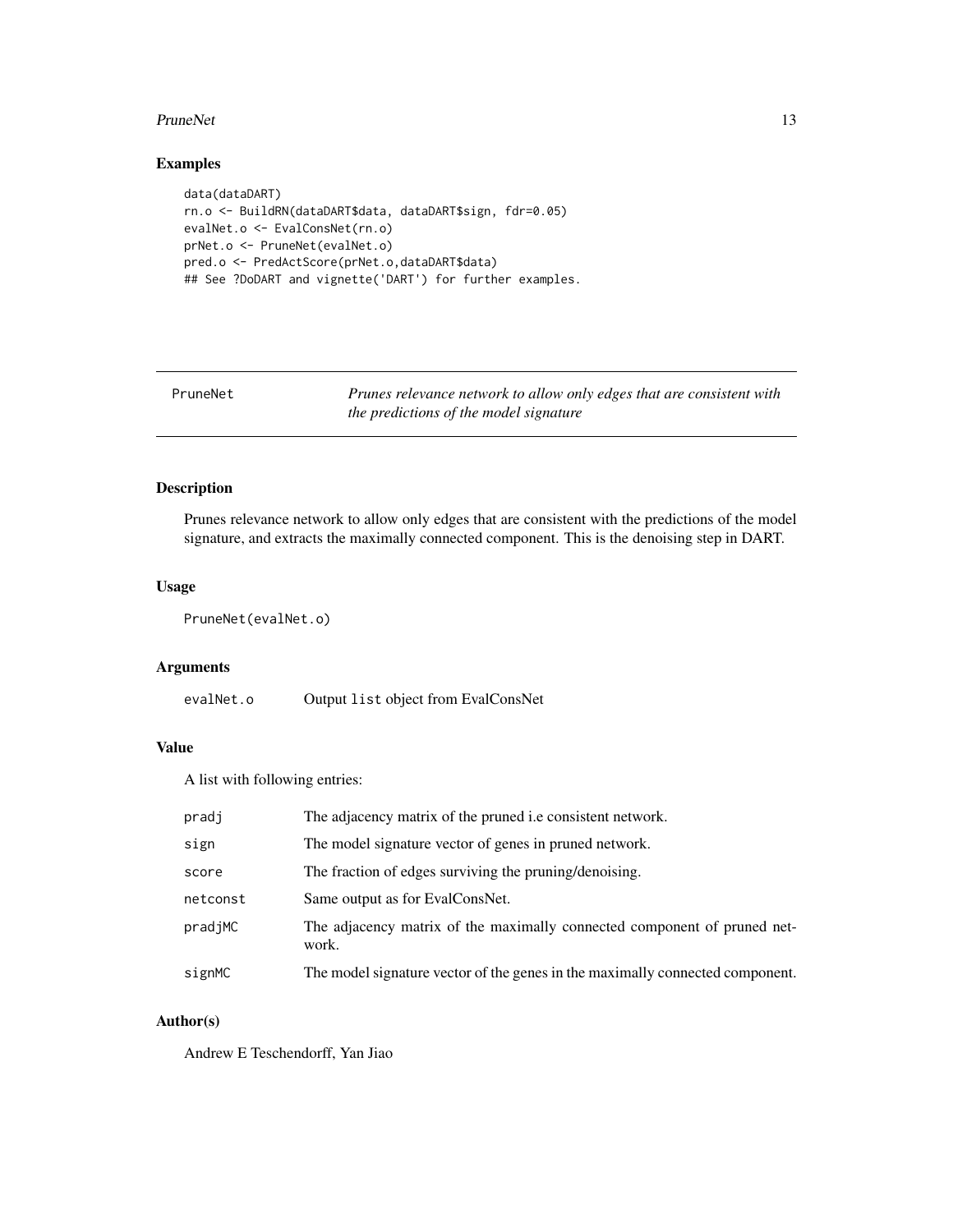#### References

Jiao Y, Lawler K, Patel GS, Purushotham A, Jones AF, Grigoriadis A, Ng T, Teschendorff AE. (2011) Denoising algorithm based on relevance network topology improves molecular pathway activity inference. BMC Bioinformatics 12:403.

Teschendorff AE, Gomez S, Arenas A, El-Ashry D, Schmidt M, et al. (2010) Improved prognostic classification of breast cancer defined by antagonistic activation patterns of immune response pathway modules. BMC Cancer 10:604.

#### Examples

```
data(dataDART)
rn.o <- BuildRN(dataDART$data, dataDART$sign, fdr=0.05)
evalNet.o <- EvalConsNet(rn.o)
prNet.o <- PruneNet(evalNet.o)
pred.o <- PredActScore(prNet.o,dataDART$data)
## See ?DoDART and vignette('DART') for further examples.
```